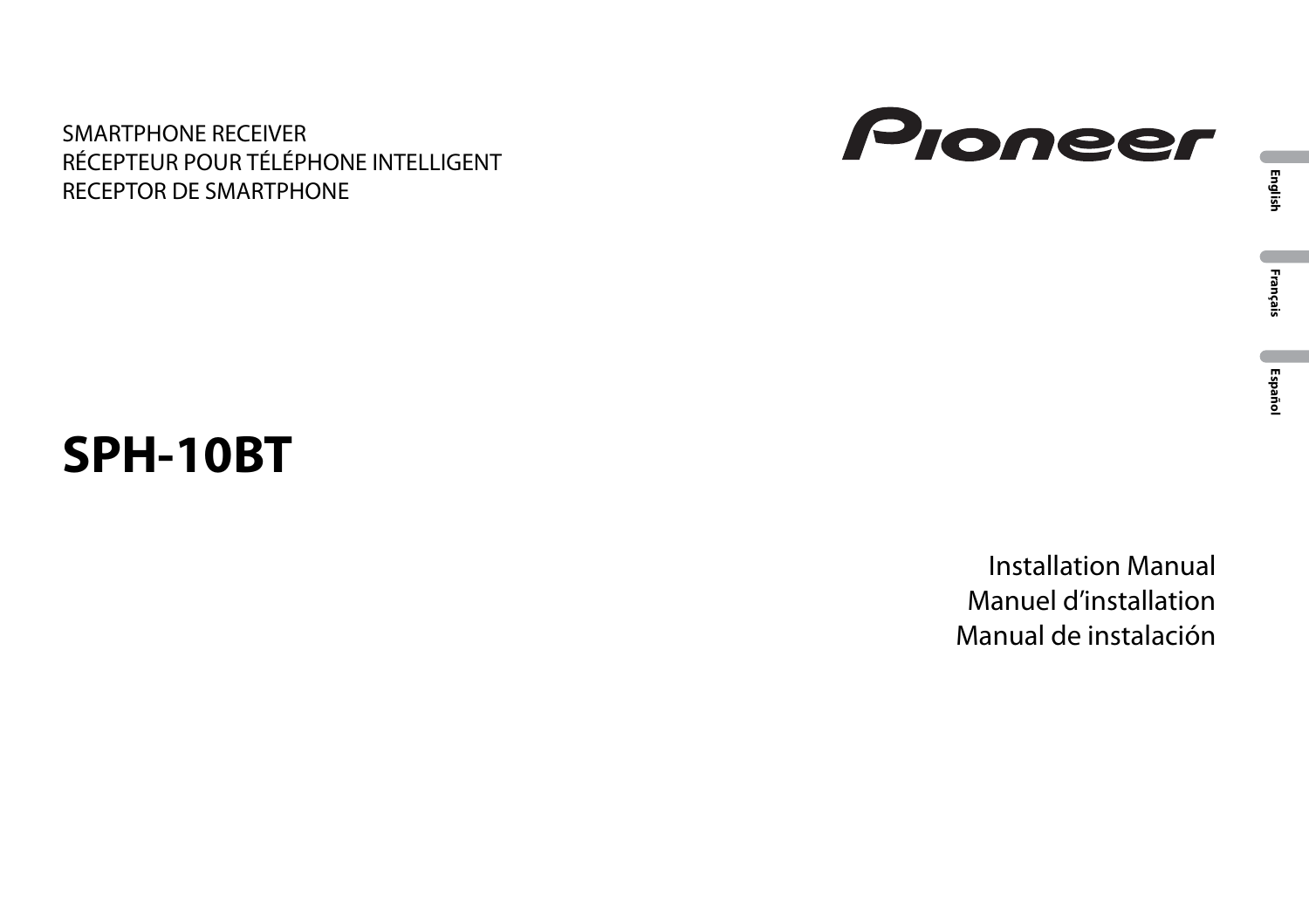# **Connections/Installation**

# **Connections**

# **WARNING**

- **•** When speaker output is used by 4 channels, use speakers over 50 W (maximum input power) and between 4 Ω to 8 Ω (impedance value). Do not use 1  $Ω$  to 3  $Ω$  speakers for this unit.
- **•** When rear speaker output is used by 2 Ω of subwoofer, use speakers over 70 W (maximum input power). \* Please refer to connections for a connection method.
- **•** The black cable is ground. When installing this unit or power amp (sold separately), make sure to connect the ground wire first. Ensure that the ground wire is properly connected to metal parts of the car's body. The ground wire of the power amp and the one of this unit or any other device must be connected to the car separately with different screws. If the screw for the ground wire loosens or falls out, it could result in fire, generation of smoke or malfunction.



\*1 Not supplied for this unit

## **Important**

**•** When installing this unit in a vehicle without an ACC (accessory) position on the ignition switch, failure to connect the red cable to the terminal that detects operation of the ignition key may result in battery drain.



ACC position No ACC position

- **•** Use this unit with a 12-volt battery and negative grounding only. Failure to do so may result in a fire or malfunction.
- **•** To prevent a short-circuit, overheating or malfunction, be sure to follow the directions below.
- Disconnect the negative terminal of the battery before installation.
- Secure the wiring with cable clamps or adhesive tape. Wrap adhesive tape around wiring that comes into contact with metal parts to protect the wiring. – Place all cables away from moving parts,
- such as the shift lever and seat rails. – Place all cables away from hot places,
- such as near the heater outlet.
- Do not connect the yellow cable to the battery by passing it through the hole to the engine compartment.
- Cover any disconnected cable connectors with insulating tape.
- Do not shorten any cables.
- Never cut the insulation of the power cable of this unit in order to share the power with other devices. The current capacity of the cable is limited.
- Use a fuse of the rating prescribed.
- Never wire the negative speaker cable directly to ground.
- Never band together negative cables of multiple speakers.
- **•** When this unit is on, control signals are sent through the blue/white cable. Connect this cable to the system remote

control of an external power amp or the vehicle's auto-antenna relay control terminal (max. 300 mA 12 V DC). If the vehicle is equipped with a glass antenna, connect it to the antenna booster power supply terminal.

- **•** Never connect the blue/white cable to the power terminal of an external power amp. Also, never connect it to the power terminal of the auto antenna. Doing so may result in battery drain or a malfunction.
- The graphical symbol  $\overline{---}$  placed on the product means direct current.

## **This unit**



- Power cord input
- Microphone input
- Microphone (3 m)
- Rear output or subwoofer output
- **5** Front output
- Antenna input
- Parking sensor input
- UART adaptor (supplied with parking sensor unit (ND-PS1)) can be connected (sold separately).
- Fuse (10 A)
- Wired remote input Hard-wired remote control adapter can
	- be connected (sold separately).

## **Power cord**

Perform these connections when not connecting a rear speaker lead to a subwoofer.



Perform these connections when using a subwoofer without the optional amplifier.



# **Important**

In the case of  $\overline{19}$  above, two 4  $\Omega$ subwoofers wired in parallel will represent a 2 Ω load.

- $<sup>1</sup>$  To power cord input</sup>
- Left
- 3 Right
- Front speaker Rear speaker
- White

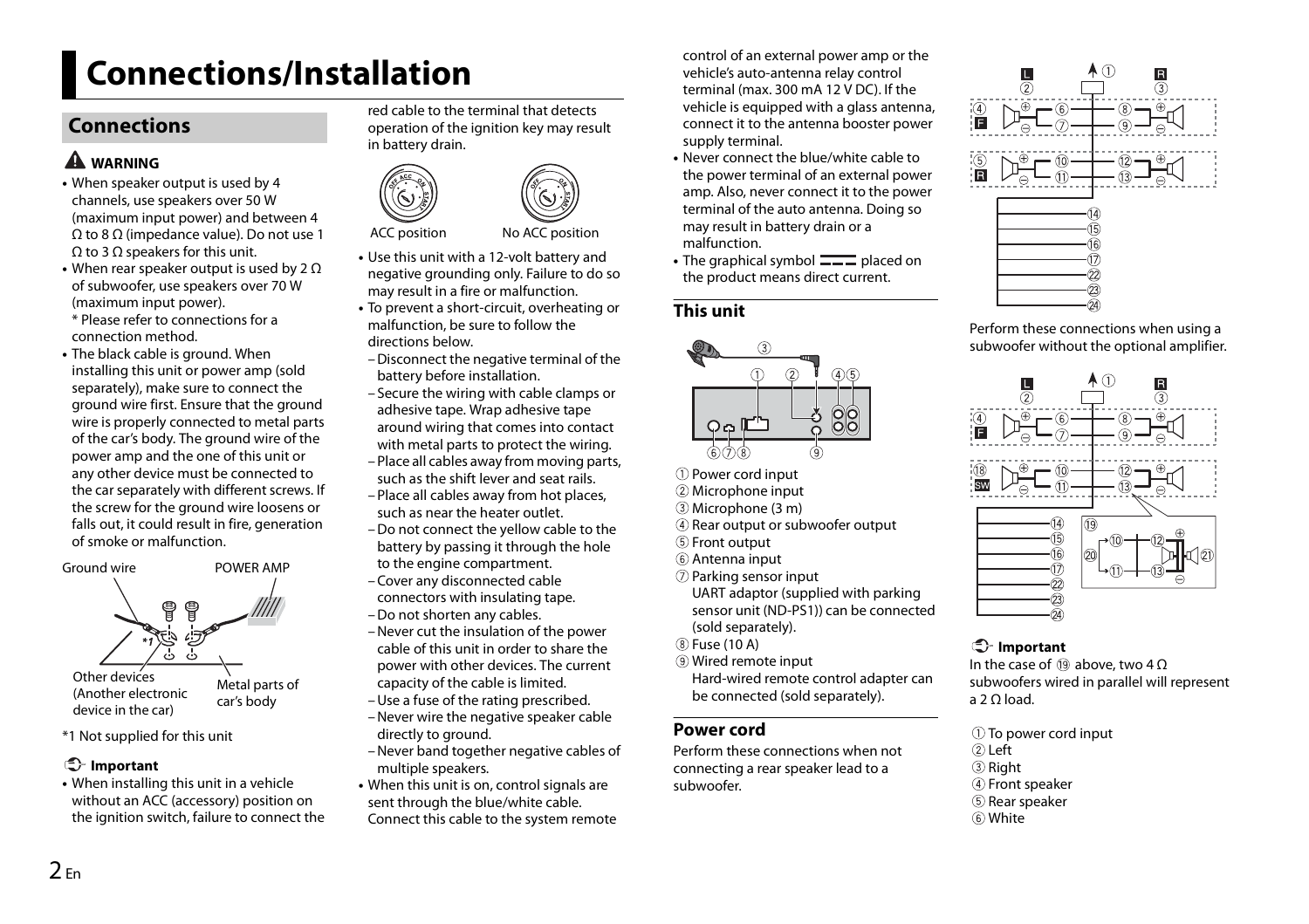- White/black
- Gray
- **9** Gray/black
- <sup>10</sup> Green
- Green/black
- Violet
- Violet/black
- Black (chassis ground)

Connect to a clean, paint-free metal location.

Yellow

Connect to the constant 12 V supply terminal.

**B**ed

Connect to terminal controlled by the ignition switch (12 V DC).

17) Blue/white

Connect to the system control terminal of the power amp or auto-antenna relay control terminal (max. 300 mA 12 V DC).

- $(8)$  Subwoofer (4 Ω)
- When using a subwoofer of 2 Ω, be sure to connect the subwoofer to the violet and violet/black leads of this unit. Do not connect anything to the green and green/black leads.
- Not used.
- Subwoofer (4 Ω) × 2
- 22 Orange/white
- Connect to a car's illumination signal.
- Violet/white

Of the two lead wires connected to the back lamp, connect the one in which the voltage changes when the gear shift is in the REVERSE (R) position. This connection enables the unit to sense whether the car is moving forwards or backwards.

Light green

Used to detect the On/Off status of the parking brake. This lead must be connected to the power supply side of the parking brake switch.

#### **NOTE**

Change the initial menu of this unit. Refer to [SP-P/O] in the INITIAL settings. The subwoofer output of this unit is monaural.

## **Power amp (sold separately)**

Perform these connections when using the optional amplifier.



- System remote control
	- Connect to blue/white cable.
- Power amp (sold separately)
- Connect with RCA cables (sold separately)
- To front output
- **5** Front speaker
- To rear output or subwoofer output
- Rear speaker or subwoofer

# **Installation**

## **Important**

- **•** Check all connections and systems before final installation.
- **•** Do not use unauthorized parts as this may cause malfunctions.
- **•** Consult your dealer if installation requires drilling of holes or other modifications to the vehicle.
- **•** Do not install this unit where:
- it may interfere with operation of the vehicle.
- it may cause injury to a passenger as a result of a sudden stop.
- **•** Install this unit away from hot places such as near the heater outlet.
- **•** Optimum performance is obtained when the unit is installed at an angle of less than 45°.
- **•** When installing, to ensure proper heat dispersal when using this unit, make sure you leave ample space behind the rear panel and wrap any loose cables so they are not blocking the vents.



**•** Detach the front panel first by pressing the detach button to remove the smartphone holder.

## **DIN mount installation**

- **1 Insert the supplied mounting sleeve into the dashboard.**
- **2 Secure the mounting sleeve by using a screwdriver to bend the metal tabs (90°) into place.**



- Dashboard
- Mounting sleeve
- **•** Make sure that the unit is installed securely in place. An unstable installation may cause skipping or other malfunctions.

**When not using the supplied mounting sleeve**

**1 Determine the appropriate position where the holes on the bracket and the side of the unit match.**



**2 Tighten two screws on each side.**



- Screw
- Mounting bracket
- Dashboard or console
- **•** Use either truss (5 mm × 9 mm) or flush surface (5 mm  $\times$  9 mm) screws. depending on the bracket screw holes.

## **Removing the unit (installed with the supplied mounting sleeve)**

**1 Remove the trim ring.**



 $<sup>1</sup>$  Trim ring</sup>

- **•** Releasing the front panel allows easier access to the trim ring.
- **•** When reattaching the trim ring, point the side with the dent part up.
- **2 Insert the supplied extraction keys into both sides of the unit until they click into place.**
- **3 Pull the unit out of the dashboard.**

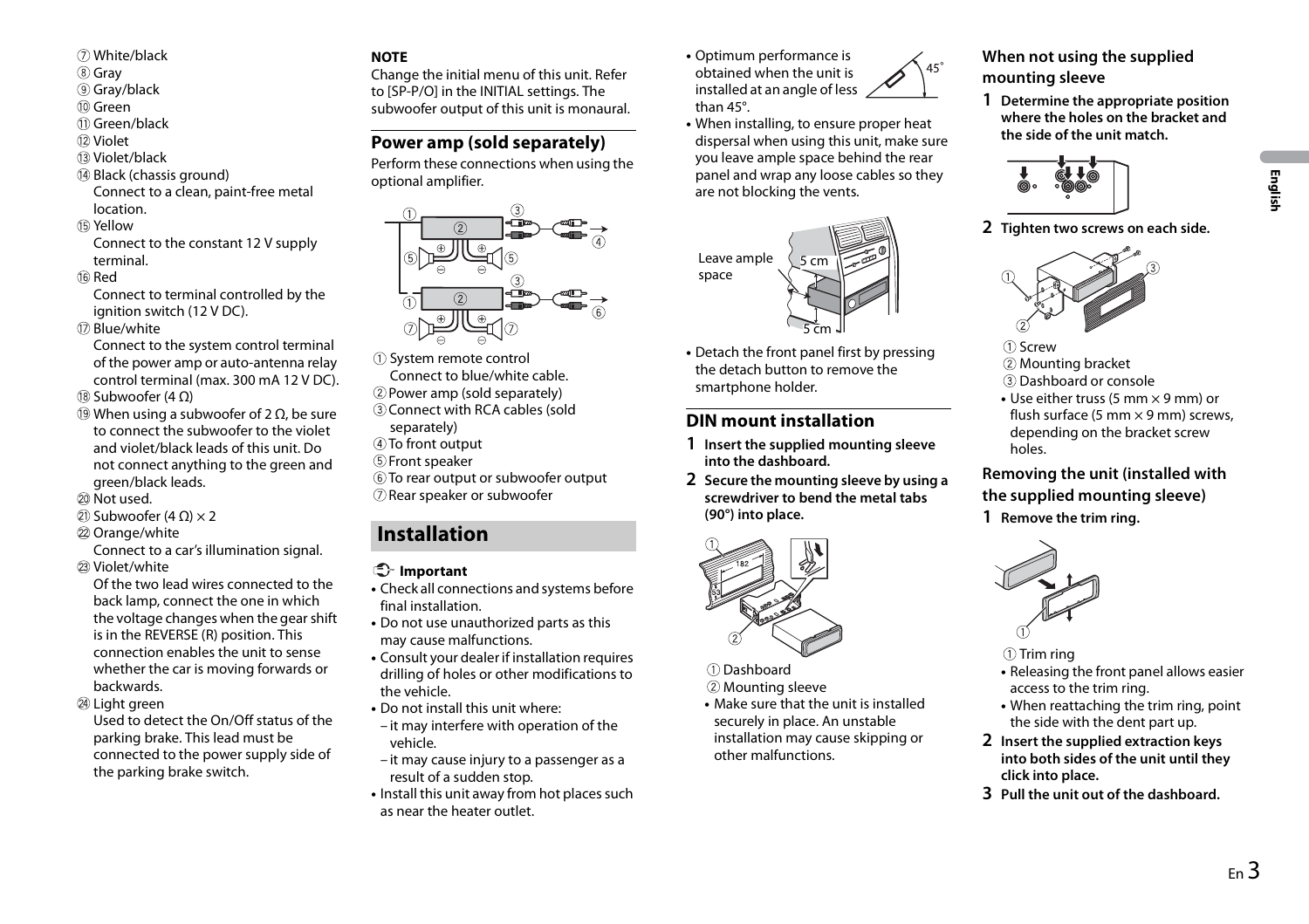

## **To secure the front panel**

The front panel can be secured with the supplied screw.



# **Installing the microphone**

The microphone should be placed directly in front of the driver at a suitable distance to pick up their voice clearly.

# **A** CAUTION

It is extremely dangerous to allow the microphone lead to become wound around the steering column or shift lever. Be sure to install the microphone in such a way that it will not obstruct driving. It is recommended to use the clamps (sold separately) to arrange the lead.

#### **NOTE**

Depending on the vehicle model, the microphone cable length may be too short when you mount the microphone on the sun visor. In such cases, install the microphone on the steering column.

## **To install on the sun visor**

**1 Fit the microphone lead into the groove.**



Microphone lead Groove

**2 Install the microphone clip on the sun visor.** Lowering the sun visor reduces the voice recognition rate.



Microphone clip

#### **To install on the steering column**

**1 Slide the microphone base to detach it from the microphone clip.**



- Microphone
- Microphone clip
- Microphone base
- **2 Install the microphone on the rear side of the steering column.**



Double-sided tape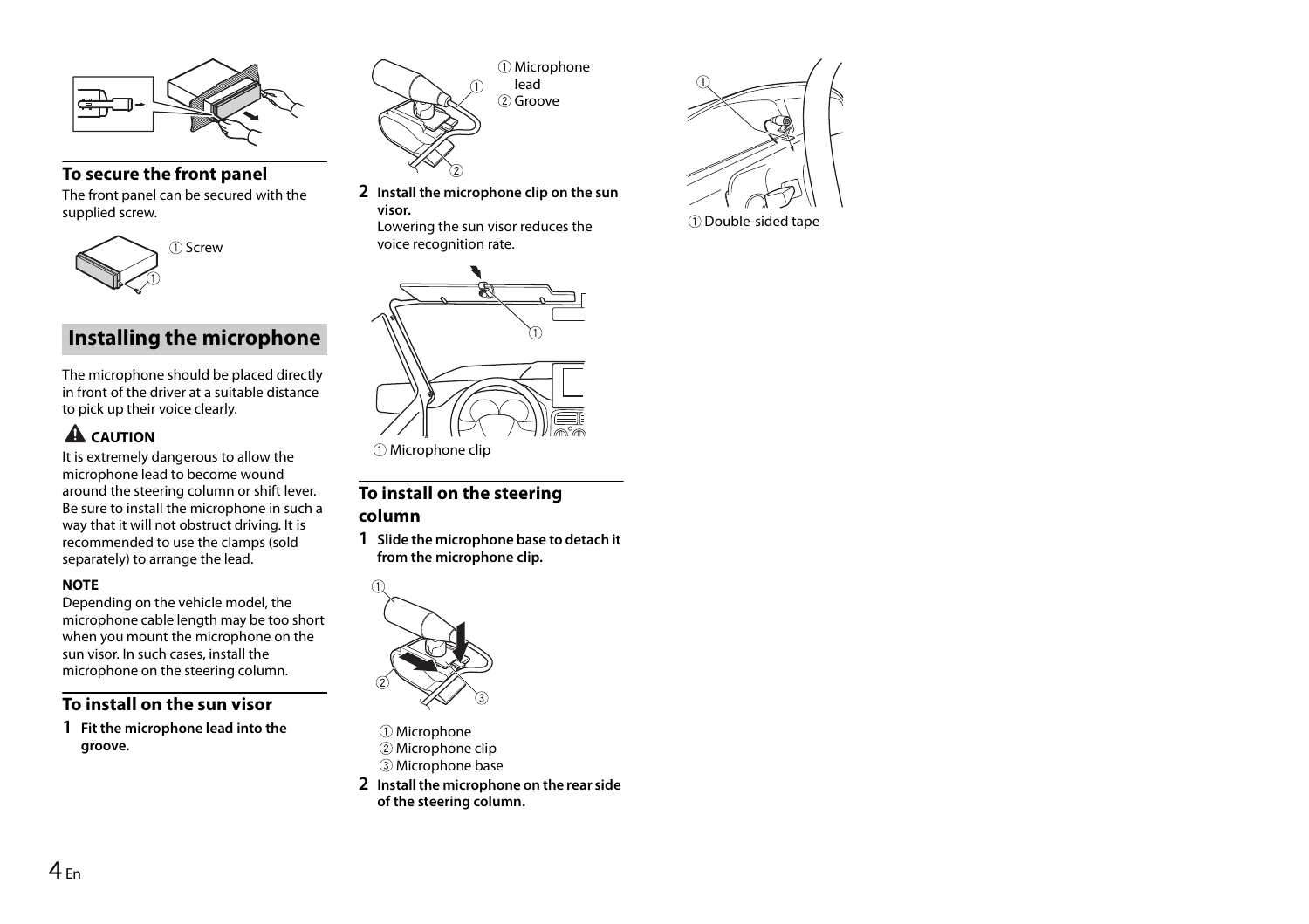English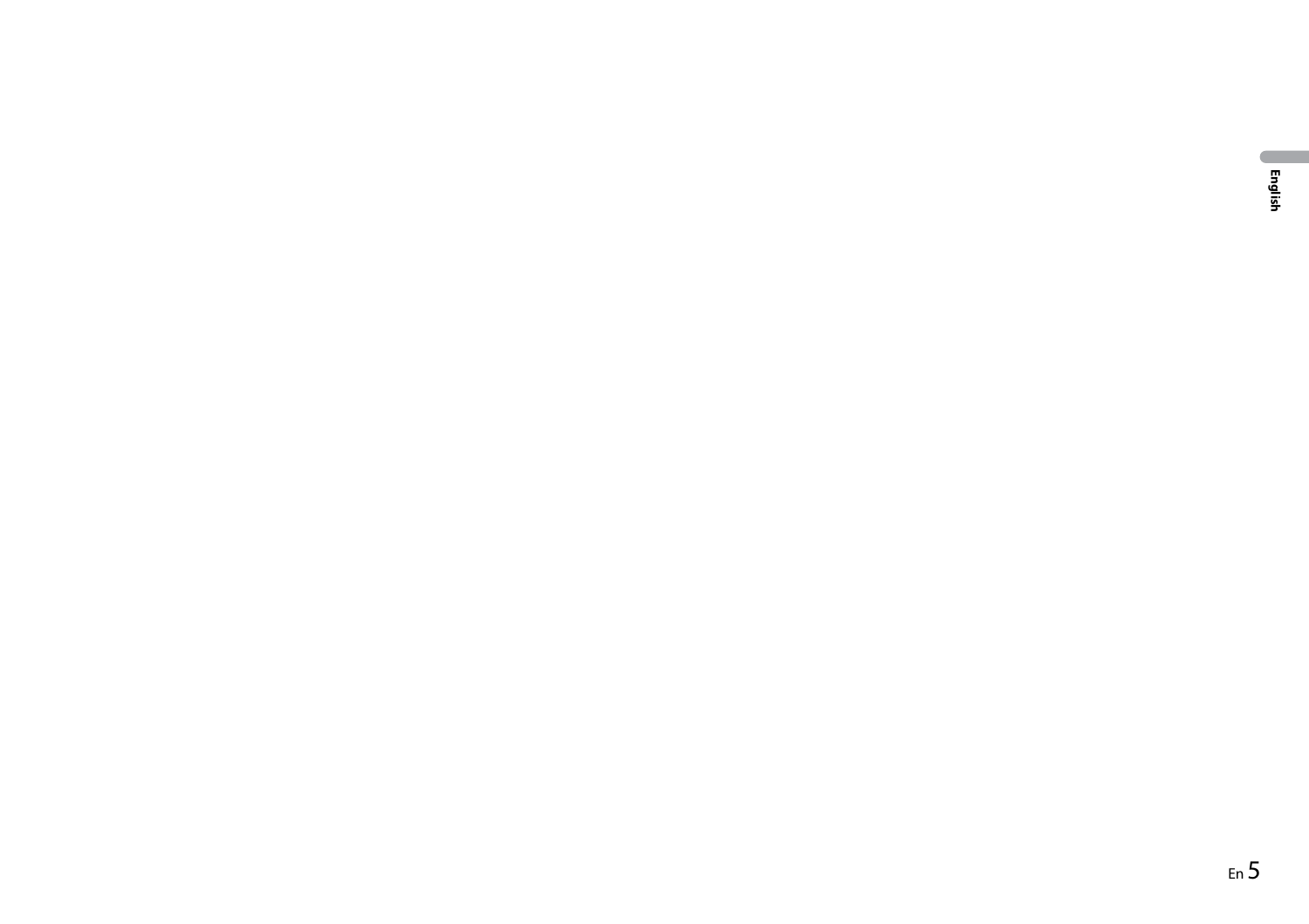# **Connexions/Installation**

# **Connexions** Fil de masse

# **A** ATTENTION

- **•** Lorsque la sortie de haut-parleur est utilisée par 4 canaux, utilisez des hautparleurs de plus de 50 W (puissance d'entrée maximale) et de 4 Ω à 8 Ω (valeur d'impédance). N'utilisez pas de hautparleurs d'une impédance de 1 Ω à 3 Ω avec cet appareil.
- **•** Lorsque la sortie de haut-parleur arrière est utilisée par un haut-parleur d'extrêmes graves de 2 Ω, utilisez des haut-parleurs de plus de 70 W (puissance d'entrée maximale).

\* Veuillez vous reporter aux connexions pour connaître la méthode de connexion.

• Le câble noir est la masse. Lorsque vous installez cet appareil ou un amplificateur de puissance (vendu séparément), assurez-vous de connecter le fil de masse en premier. Assurez-vous que le fil de masse est connecté correctement aux parties métalliques de la carrosserie du véhicule. Le fil de masse de l'amplificateur de puissance et celui de cet appareil ou de tout autre appareil doivent être connectés au véhicule séparément et avec des vis différentes. Si la vis du fil de masse se desserre ou tombe, il pourrait en résulter un incendie, de la fumée ou un problème de fonctionnement.



- Autres appareils (Autres appareils électroniques dans le véhicule) Parties métalliques de la carrosserie du véhicule
- \*1 Non fourni avec cet appareil

#### **Important**

**•** Lors de l'installation de cet appareil dans un véhicule sans position ACC (accessoire) sur le commutateur d'allumage, le fait de ne pas connecter le câble rouge à la borne détectant l'utilisation de la clé de contact pourrait entraîner le déchargement de la batterie.



Avec position ACC Sans position ACC

- **•** Utilisez cet appareil uniquement avec une batterie 12 volts et une mise à la masse négative. Le non-respect de cette consigne pourrait entraîner un incendie ou un problème de fonctionnement.
- **•** Pour éviter un court-circuit, une surchauffe ou un problème de fonctionnement, assurez-vous de respecter les instructions suivantes. – Déconnectez la borne négative de la batterie avant l'installation.
- Fixez le câblage avec des serre-câbles ou du ruban adhésif. Pour protéger le câblage, enroulez du ruban adhésif autour des parties du câblage en contact avec des pièces métalliques.
- Placez tous les câbles à distance des pièces mobiles, telles que le levier de vitesses et les rails des sièges.
- Placez tous les câbles à distance des endroits chauds, tels que les emplacements à proximité des sorties de chauffage.
- Ne connectez pas le câble jaune à la batterie en le faisant passer dans l'ouverture du compartiment moteur.
- Recouvrez tous les connecteurs de câbles qui ne sont pas connectés avec du ruban isolant.
- Ne raccourcissez pas les câbles.
- Ne coupez jamais l'isolant du câble d'alimentation de cet appareil afin de partager l'alimentation avec d'autres appareils. La capacité en courant du câble est limitée.
- Utilisez un fusible correspondant aux caractéristiques spécifiées.
- Ne reliez jamais le câble négatif du haut-parleur directement à la masse.
- Ne réunissez jamais les câbles négatifs de plusieurs haut-parleurs.
- **•** Lorsque cet appareil est en marche, les signaux de commande sont transmis via le câble bleu/blanc. Connectez ce câble à la télécommande de système d'un amplificateur de puissance externe ou à la borne de commande du relais d'antenne automatique du véhicule (max. 300 mA 12 V CC). Si le véhicule est équipé d'une antenne intégrée dans une vitre, connectez-la à la borne d'alimentation de l'amplificateur d'antenne.
- **•** Ne connectez jamais le câble bleu/blanc à la borne d'alimentation d'un amplificateur de puissance externe. De plus, ne le connectez jamais à la borne d'alimentation de l'antenne automatique. Sinon, il pourrait en résulter un déchargement de la batterie ou un problème de fonctionnement.

# **Cet appareil**



- Entrée pour cordon d'alimentation
- Entrée pour microphone
- Microphone (3 m)
- Sortie arrière ou sortie pour hautparleur d'extrêmes graves
- Sortie avant
- Entrée pour antenne
- Entrée pour capteur de stationnement L'adaptateur UART (fourni avec le capteur de stationnement (ND-PS1)) peut être connecté (vendu séparément).
- Fusible (10 A)
- Entrée pour télécommande câblée Un adaptateur de télécommande câblée (vendu séparément) peut être connecté.

## **Cordon d'alimentation**

Effectuez ces connexions lorsqu'aucun fil de haut-parleur arrière n'est connecté à un haut-parleur d'extrêmes graves.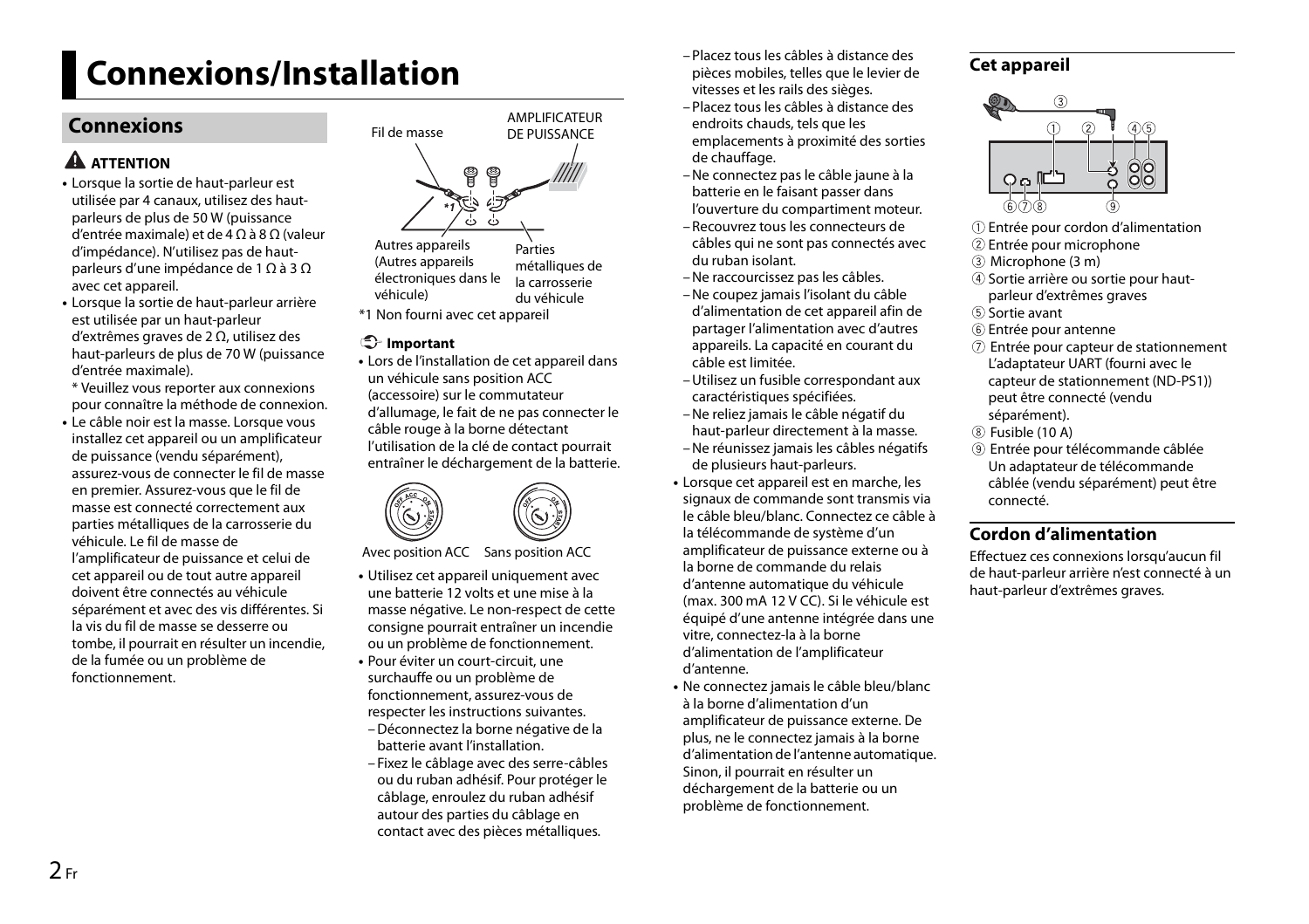

Effectuez ces connexions lors de l'utilisation d'un haut-parleur d'extrêmes graves sans l'amplificateur en option.



### **Important**

Dans le cas de <sup>(19)</sup> ci-dessus, deux hautparleurs d'extrêmes graves de 4 Ω câblés en parallèle représentent une charge de 2 Ω.

- Vers l'entrée pour cordon
- d'alimentation
- Gauche
- Droite
- Haut-parleur avant
- Haut-parleur arrière
- Blanc
- Blanc/noir Gris
- Gris/noir
- Vert
- Vert/noir
- Violet
- Violet/noir
- Noir (masse du châssis)
	- Connectez à un emplacement métallique propre, non recouvert de peinture.
- Jaune
- Connectez à la borne d'alimentation 12 V permanente.
- <sup>16</sup> Rouge
- Connectez à la borne contrôlée par le commutateur d'allumage (12 V CC).
- Bleu/blanc
- Connectez à la borne de commande du système de l'amplificateur de puissance ou à la borne de commande du relais d'antenne automatique (max. 300 mA  $12 V$  CC).
- Haut-parleur d'extrêmes graves (4 Ω)
- Lors de l'utilisation d'un haut-parleur d'extrêmes graves de 2 Ω, assurez-vous de connecter le haut-parleur d'extrêmes graves aux fils violet et violet/noir de cet appareil. Ne connectez aucun
- équipement aux fils vert et vert/noir.  $20$  Non utilisé
- $\textcircled{2}$ ) Haut-parleur d'extrêmes graves (4 Ω)  $\times$
- 2 22 Orange/blanc
- Connectez au signal d'illumination de la
- voiture.
- 23 Violet/blanc
- Des deux fils connectés à l'éclairage arrière, connectez celui dont la tension change lorsque le levier de vitesse est sur la position REVERSE (R). Cette connexion permet à l'appareil de

détecter si le véhicule se déplace vers l'avant ou vers l'arrière.

- 24 Vert clair
- Permet de détecter l'état Activé/ Désactivé du frein à main. Ce fil doit être connecté au côté d'alimentation du commutateur de frein à main.

#### **REMARQUE**

Changez le menu initial de cet appareil. Reportez-vous à [SP-P/O] dans les réglages INITIAL. La sortie pour haut-parleur d'extrêmes graves de cet appareil est monaurale.

## **Amplificateur de puissance (vendu séparément)**

Effectuez ces connexions lors de l'utilisation de l'amplificateur en option.



- Télécommande de système Connectez au câble bleu/blanc.
- Amplificateur de puissance (vendu séparément)
- Connectez à l'aide de câbles RCA (vendus séparément)
- Vers la sortie avant
- Haut-parleur avant
- Vers la sortie arrière ou la sortie pour haut-parleur d'extrêmes graves
- Haut-parleur arrière ou haut-parleur d'extrêmes graves

# **Installation**

## **Important**

- **•** Vérifiez toutes les connexions et tous les systèmes avant l'installation finale.
- **•** N'utilisez pas de pièces non autorisées, car il pourrait en résulter des problèmes de fonctionnement.
- **•** Consultez votre détaillant si l'installation nécessite le perçage de trous ou d'autres modifications du véhicule.
- **•** N'installez pas cet appareil dans les endroits où :
- il risque de compromettre le fonctionnement du véhicule.
- il pourrait blesser un passager en cas d'arrêt soudain du véhicule.
- **•** Installez cet appareil à distance des endroits chauds, tels que les emplacements à proximité des sorties de chauffage.
- **•** Des performances optimales sont obtenues lorsque l'appareil est installé à un angle inférieur à 45°.



**•** Lors de l'installation, pour assurer une dispersion adéquate de la chaleur pendant l'utilisation de cet appareil, assurez-vous de laisser amplement d'espace derrière la face arrière et enroulez les câbles libres de façon à ce qu'ils ne bloquent pas les orifices d'aération.



**•** Retirez d'abord la face avant en appuyant sur la touche de retrait pour retirer le support de téléphone intelligent.

**Français**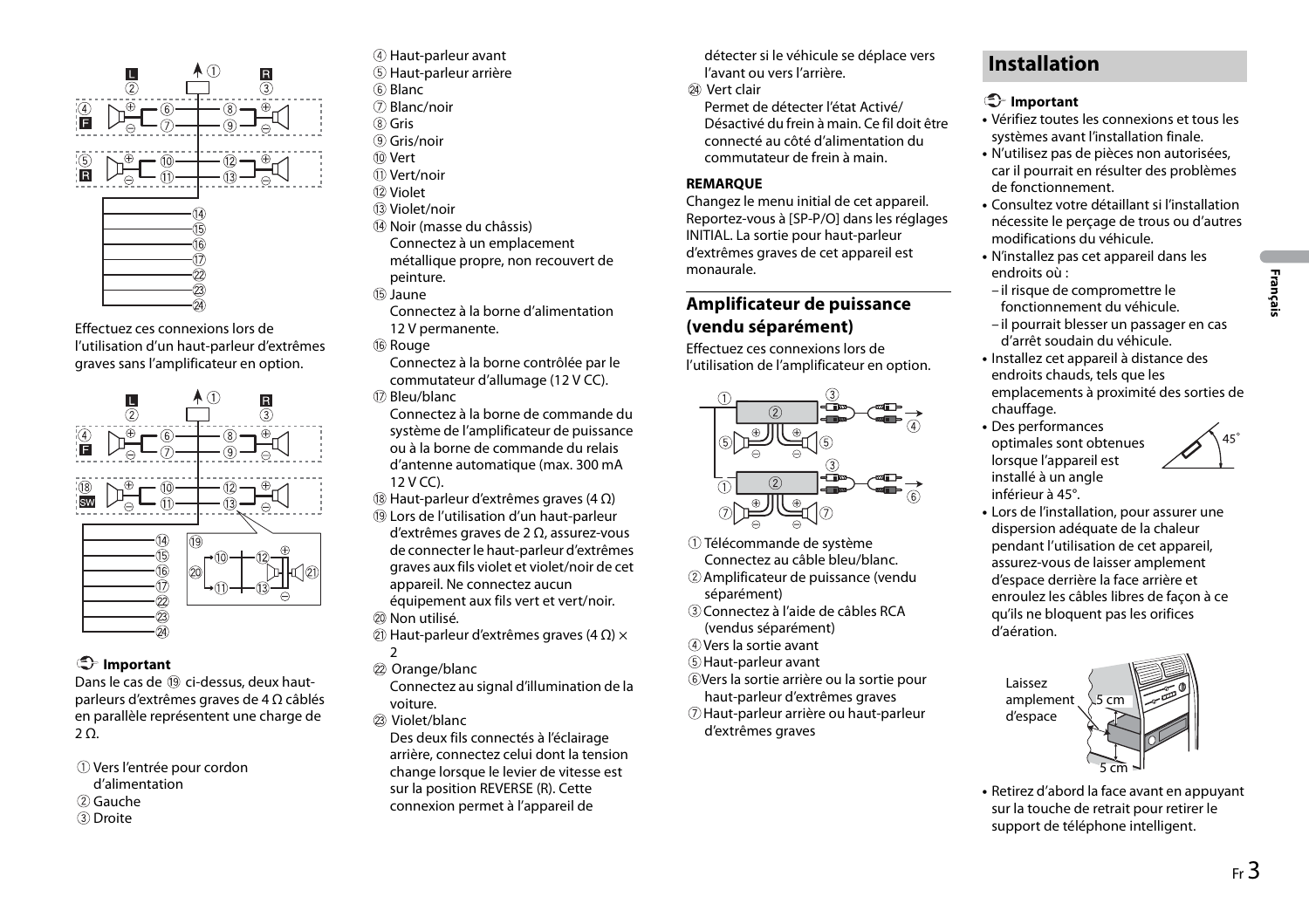### **Installation de montage DIN**

- **1 Insérez le manchon de montage fourni dans le tableau de bord.**
- **2 Fixez le manchon de montage en utilisant un tournevis pour courber les pattes métalliques (90°) en place.**



Tableau de bord

- Manchon de montage
- **•** Assurez-vous que l'appareil est installé solidement. Une installation instable pourrait causer des sautillements ou d'autres problèmes de fonctionnement.

### **Lorsque le manchon de montage fourni n'est pas utilisé**

**1 Déterminez la position appropriée où les trous du support sont alignés avec les trous sur le côté de l'appareil.**



**2 Serrez deux vis de chaque côté.**



Vis

- 2 Support de montage
- Tableau de bord ou console
- **•** Utilisez des vis à tête bombée (5 mm × 9 mm) ou des vis affleurantes (5 mm ×

9 mm), selon la forme des trous de vis dans le support.

**Retrait de l'appareil (installé avec le manchon de montage fourni)**

**1 Retirez l'anneau de garniture.**



- Anneau de garniture
- **•** Le retrait de la face avant permet d'accéder plus facilement à l'anneau de garniture.
- **•** Lorsque vous réinstallez l'anneau de garniture, placez le côté avec la partie encavée vers le haut.
- **2 Insérez les clés d'extraction fournies dans les deux côtés de l'appareil jusqu'à ce qu'elles s'enclenchent en place.**
- **3 Tirez l'appareil hors du tableau de bord.**



**Pour fixer la face avant** La face avant peut être fixée avec la vis fournie.



# **Installation du microphone**

Le microphone doit être placé directement devant le conducteur, à une distance adéquate permettant de capter la voix clairement.

# **A** PRÉCAUTION

Il est extrêmement dangereux de laisser le fil du microphone s'enrouler autour de la colonne de direction ou du levier de vitesses. Assurez-vous d'installer le microphone de manière à ce qu'il ne gêne pas la conduite. Il est recommandé d'utiliser des brides de fixation (vendues séparément) pour acheminer le fil.

## **Pour l'installation sur le paresoleil**

**1 Insérez le fil du microphone dans la fente.**



**2 Installez le clip de microphone sur le pare-soleil.**

Abaisser le pare-soleil réduit le taux de reconnaissance vocale.



## **Pour l'installation sur la colonne de direction**

**1 Faites glisser la base du microphone pour la détacher du clip de microphone.**



Microphone

- 2 Clip de microphone
- Base du microphone
- **2 Installez le microphone sur la face arrière de la colonne de direction.**



Ruban adhésif double face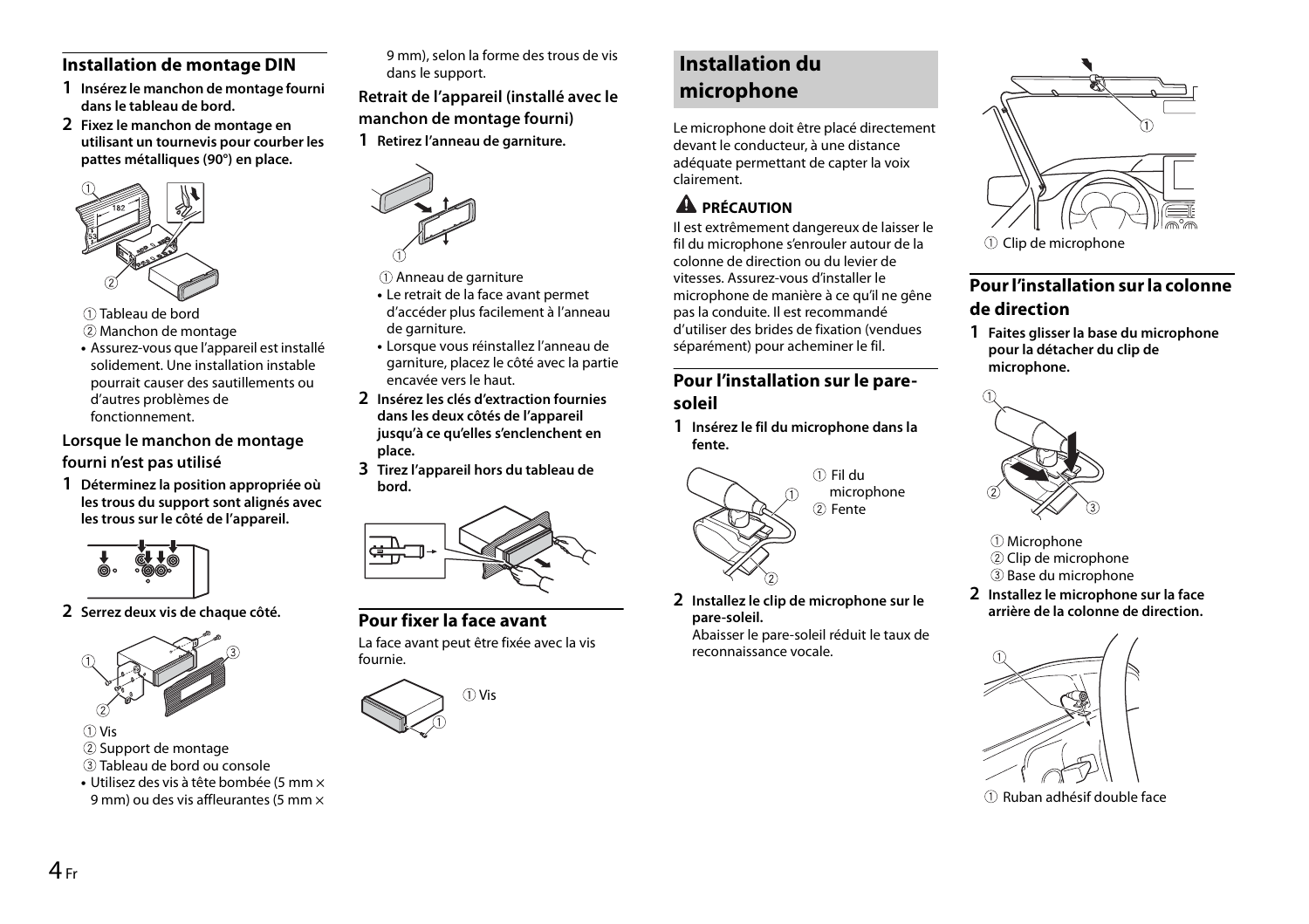Français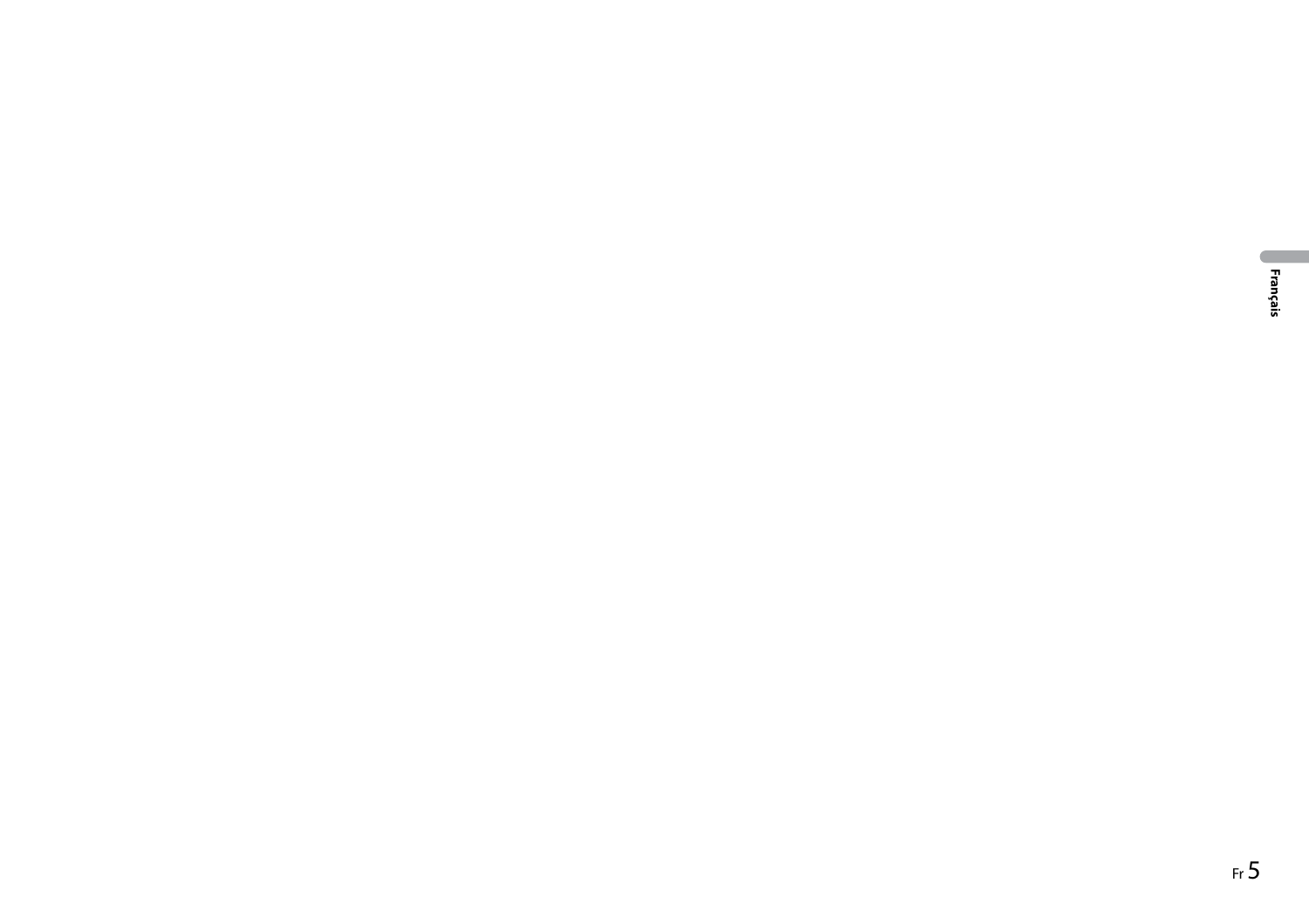# **Conexiones/instalación**

# **Conexiones**

# **A** ADVERTENCIA

- **•** Cuando se utiliza la salida de altavoces en 4 canales, use altavoces con más de 50 W (potencia de entrada máxima) y entre 4 y 8 Ω (valor de impedancia). No utilice altavoces de 1 a 3 Ω con esta unidad.
- **•** Cuando la salida del altavoz trasero se usa con 2 Ω de subwoofer, use altavoces con más de 70 W (potencia de entrada máxima).

\* Consulte las conexiones para ver un método de conexión.

**•** El cable negro es la tierra. Al instalar esta unidad o un amplificador de potencia (se vende por separado), asegúrese de conectar primero el cable a tierra. Asegúrese de que el cable a tierra esté conectado correctamente a las piezas metálicas de la carrocería del automóvil. El cable a tierra del amplificador de potencia y el de esta unidad o de cualquier otro dispositivo deben conectarse al automóvil por separado con tornillos independientes. Si el tornillo del cable a tierra se afloja o cae, podría producir un incendio, lo que provocaría humo o un mal funcionamiento.



(Otro dispositivo electrónico en el automóvil)

\*1 No se suministra para esta unidad

de la carrocería del automóvil

#### **Importante**

- **•** Al instalar esta unidad en un vehículo sin posición ACC (accesorio) en la llave de encendido, si no se conecta el cable rojo
- al terminal que detecta el funcionamiento de la llave de encendido,

es posible que se agote la batería.



Posición ACC Sin posición ACC

- **•** Utilice esta unidad con una batería de 12 voltios y conexión a tierra negativa únicamente. En caso contrario, se podría producir un incendio o un mal funcionamiento.
- **•** Para evitar un cortocircuito, sobrecalentamiento o un mal funcionamiento, asegúrese de seguir las indicaciones siguientes.
- Desconecte el terminal negativo de la batería antes de la instalación.
- Asegure el cableado con pinzas para cable o cinta adhesiva. A fin de proteger el cableado que entre en contacto con las piezas metálicas, envuélvalo en cinta adhesiva.
- Coloque todos los cables lejos de las piezas móviles, como la palanca de cambios y los rieles de los asientos.
- Coloque todos los cables lejos de lugares calientes, como cerca de la salida de la calefacción.
- No pase el cable amarillo por el orificio del compartimiento del motor para conectarlo a la batería.
- Cubra los conectores de los cables desconectados con cinta aisladora.
- No acorte ningún cable.
- Nunca corte el aislamiento del cable de alimentación de esta unidad para

compartir la alimentación con otros dispositivos. La capacidad actual del cable es limitada.

- Utilice un fusible con la capacidad indicada.
- Nunca conecte el cable negativo del altavoz directamente a la tierra.
- Nunca use cinta para unir los cables negativos de varios altavoces.
- **•** Cuando esta unidad está encendida, las señales de control se envían a través del cable azul/blanco. Conecte este cable al control remoto del sistema de un amplificador de potencia externo o al terminal de control del relé de la antena automática del vehículo (máx. 300 mA, 12 V cc). Si el vehículo está equipado con una antena en el parabrisas, conéctelo al terminal de alimentación del amplificador de la antena.
- **•** Nunca conecte el cable azul/blanco al terminal de alimentación de un amplificador de potencia externo. Además, nunca lo conecte al terminal de alimentación de la antena automática. De lo contrario, es posible que la batería se agote o se produzca un mal funcionamiento.
- El símbolo gráfico **que se** encuentra en el producto significa corriente continua.

## **Esta unidad**



- Entrada del cable de alimentación
- Entrada del micrófono
- Micrófono (3 m)
- Salida trasera o salida del subwoofer
- Salida delantera
- Entrada de la antena
- Entrada del sensor de estacionamiento El adaptador UART (suministrado con la unidad del sensor de estacionamiento (ND-PS1)) puede conectarse (se vende por separado).
- Fusible (10 A)
- Entrada para control remoto cableado Se puede conectar el adaptador cableado para control remoto (se vende por separado).

## **Cable de alimentación**

Realice estas conexiones cuando no conecte un cable de altavoz trasero a un subwoofer.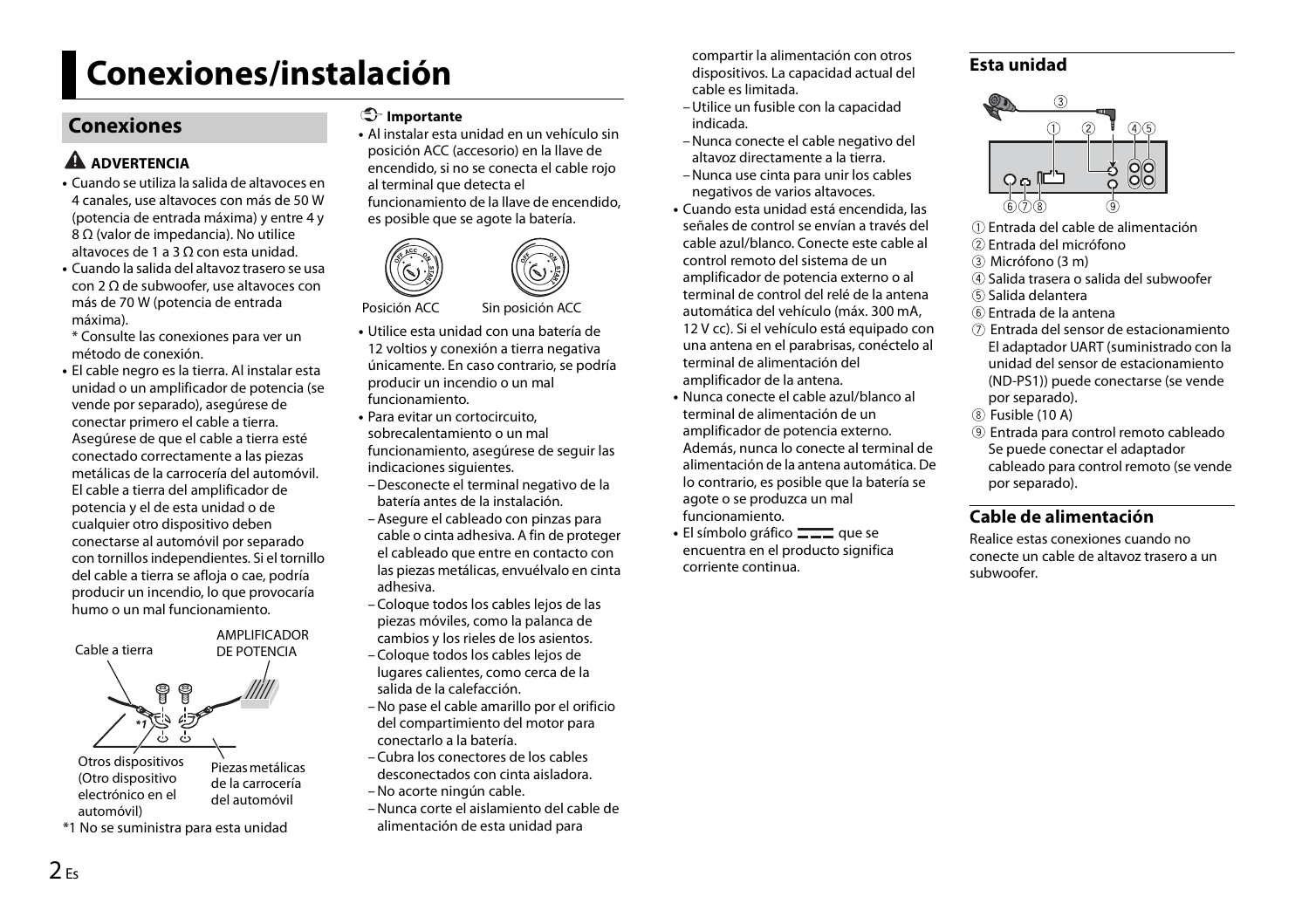

Realice estas conexiones cuando use un subwoofer sin el amplificador opcional.



## **Importante**

En el caso de <sup>(19)</sup> que figura arriba, dos subwoofers de 4 Ω en paralelo representarán una carga de 2 Ω.

- A la entrada del cable de alimentación
- 2 Izquierda
- Derecha
- Altavoz delantero
- Altavoz trasero
- 6 Blanco
- Blanco/negro
- Gris Gris/negro
- Verde
- Verde/negro
- Violeta
- Violeta/negro
	- Negro (tierra de la carrocería) Conéctelo a una ubicación metálica limpia y sin pintura.
- Amarillo
- Conéctelo al terminal de alimentación constante de 12 V.
- **16 Rojo**

Conéctelo al terminal controlado por la llave de encendido (12 V cc).

- Azul/blanco
- Conéctelo al terminal de control del sistema del amplificador de potencia o al terminal de control del relé de la antena automática (máx. 300 mA,  $12$  V cc).
- Subwoofer (4 Ω)
- Cuando use un subwoofer de 2 Ω, asegúrese de conectar el subwoofer a los cables violeta y violeta/negro de esta unidad. No conecte nada en los cables verde y verde/negro.
- No se usa.
- $\mathcal{D}$  Subwoofer (4  $\Omega$ ) × 2
- <sup>22</sup> Narania/blanco
- Conéctelo a la señal de iluminación del automóvil.
- Violeta/blanco

De los dos cables conectados a la luz de reversa, conecte el cable cuya tensión cambie cuando la palanca de cambios está en la posición de REVERSA (R). Esta conexión permite que la unidad detecte si el vehículo se mueve hacia adelante o hacia atrás.

- Luz verde
	- Se usa para detectar el estado de encendido/apagado del freno de mano. Este cable debe conectarse en el lado

del suministro de energía del interruptor del freno de mano.

#### **NOTA**

Cambie el menú inicial de esta unidad. Consulte [SP-P/O] en los ajustes INITIAL. La salida del subwoofer de esta unidad es monoaural.

## **Amplificador de potencia (se vende por separado)**

Realice estas conexiones cuando use un amplificador opcional.



- Control remoto del sistema Conéctelo al cable azul/blanco.
- Amplificador de potencia (se vende por separado)
- Conéctelo a los cables RCA (se venden por separado)
- A la salida delantera
- Altavoz delantero
- A la salida trasera o la salida del subwoofer
- Altavoz trasero o subwoofer

# **Instalación**

## **Importante**

- **•** Compruebe todas las conexiones y los sistemas antes de la instalación final.
- **•** No utilice piezas no autorizadas, ya que pueden causar un mal funcionamiento.
- **•** Consulte con su concesionario si la instalación exige hacer orificios u otras modificaciones en el vehículo.
- **•** No instale esta unidad donde:
- pueda interferir con el funcionamiento del vehículo.
- pueda causar lesiones a un pasajero como resultado de una frenada repentina.
- **•** Instale esta unidad lejos de lugares calientes, como cerca de la salida de la calefacción.
- **•** Se logra un rendimiento óptimo cuando la unidad se instala con un ángulo de menos de 45°.



**•** En la instalación, asegure una debida dispersión del calor durante el funcionamiento de la unidad, deje espacio suficiente detrás del panel trasero y envuelva los cables sueltos para que no bloqueen la ventilación.



**•** Extraiga el panel frontal primero presionando el botón de extracción para retirar el soporte del teléfono.

### **Instalación del montaje DIN**

- **1 Inserte el manguito de montaje suministrado en el tablero.**
- **2 Asegure el manguito de montaje con un destornillador para doblar las patillas metálicas (90°) hasta su lugar.**



Tablero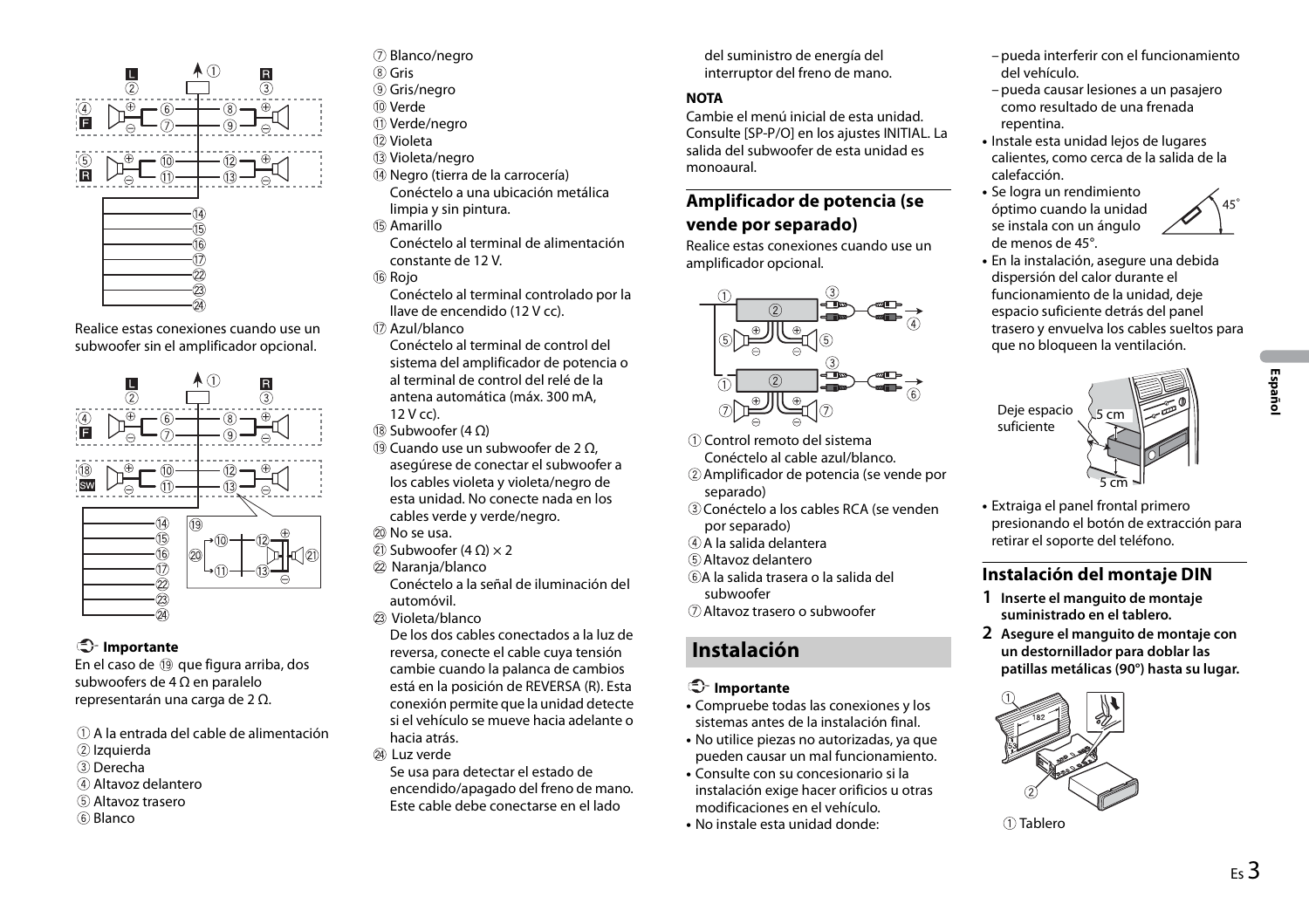- Manguito de montaje
- **•** Asegúrese de que la unidad quede instalada de manera segura en el lugar. Una instalación inestable puede provocar saltos u otras fallas de funcionamiento.

### **En caso de que no se utilice el manguito de montaje suministrado**

**1 Establezca la posición adecuada donde coincidan los orificios del soporte y del costado de la unidad.**



**2 Apriete dos tornillos a cada lado.**



- Tornillo
- 2 Soporte de montaje
- Tablero o consola
- **•** Use tornillos de cabeza redonda (5 mm × 9 mm) o cabeza plana (5 mm × 9 mm), según los orificios para tornillos del soporte.

### **Extracción de la unidad (instalada con el manguito de montaje que se entrega)**

**1 Quite el anillo de ajuste.**



- Anillo de ajuste
- **•** Quitar el panel frontal permite un acceso más sencillo al anillo de ajuste.
- **•** Cuando vuelva a colocar el anillo de ajuste, oriente el lado con la parte dentada hacia arriba.
- **2 Inserte las llaves de extracción suministradas a ambos lados de la unidad hasta que calcen en el lugar.**
- **3 Tire de la unidad para extraerla del tablero.**



## **Para asegurar el panel frontal**

El panel frontal se puede asegurar con el tornillo que se entrega.



# **Instalación del micrófono**

El micrófono se debe colocar directamente en frente al conductor, a una distancia adecuada para captar la voz con claridad.

## **A** PRECAUCIÓN

Si el cable del micrófono se enrosca en la columna de dirección o la palanca de cambios, puede ser sumamente peligroso. Asegúrese de instalar el micrófono de modo que no obstruya la conducción. Se recomienda utilizar las pinzas (se venden por separado) para recoger el cable.

### **NOTA**

Según el modelo del vehículo, el largo del cable del micrófono puede ser muy corto cuando monte el micrófono en la visera. En estos casos, instale el micrófono en la columna de dirección.

## **Para instalarlo en la visera**

**1 Calce el cable del micrófono en la ranura.**



**2 Instale la pinza del micrófono en la visera.**

Si baja la visera, se reducirá la tasa de reconocimiento de voz.



- Pinza del micrófono
- Base del micrófono
- **2 Instale el micrófono en la parte trasera de la columna de dirección.**



Cinta de dos caras



## **Para instalarlo en la columna de dirección**

**1 Deslice la base del micrófono para desconectarla de la pinza del micrófono.**



Micrófono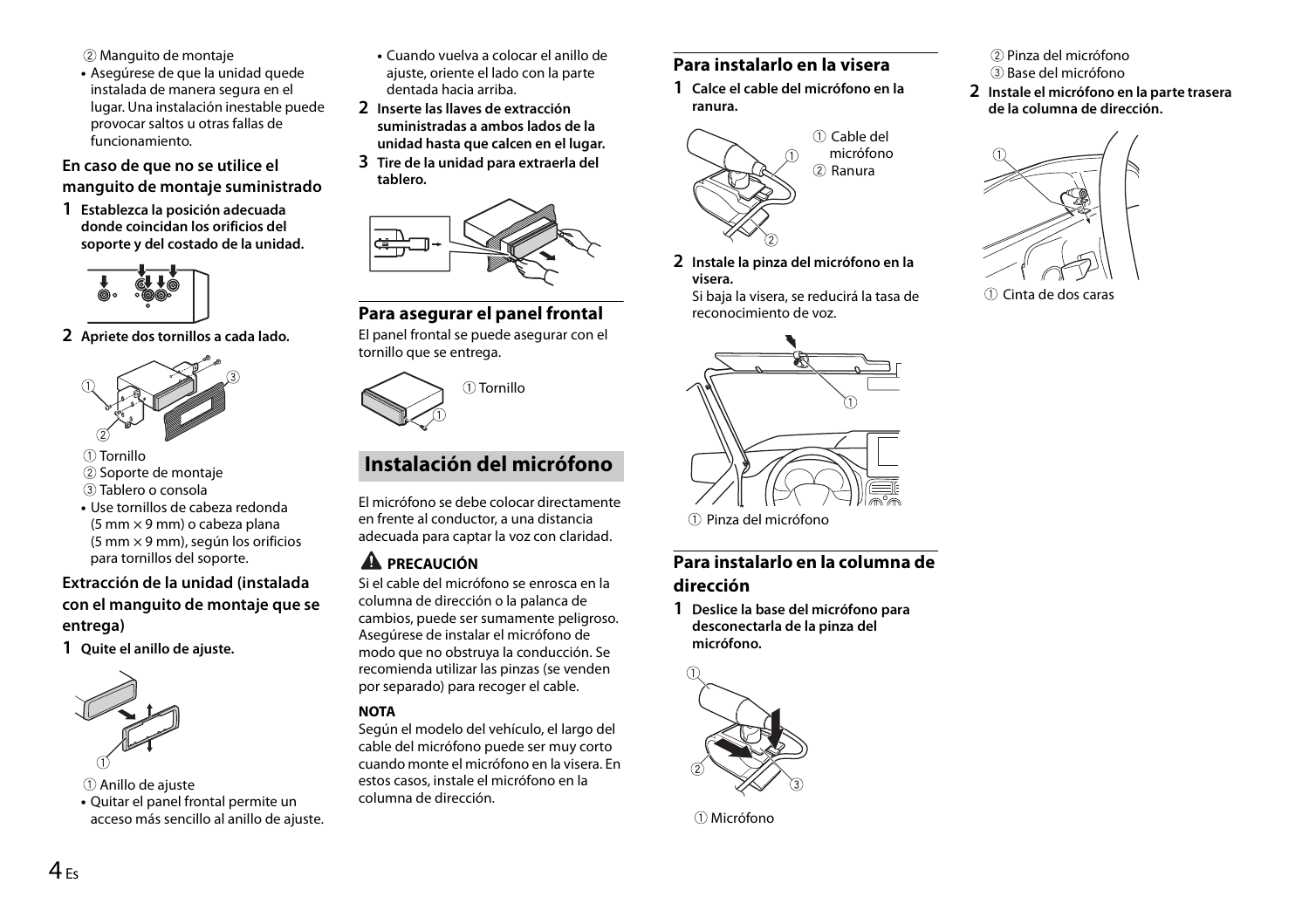Español

 $\overline{\phantom{a}}$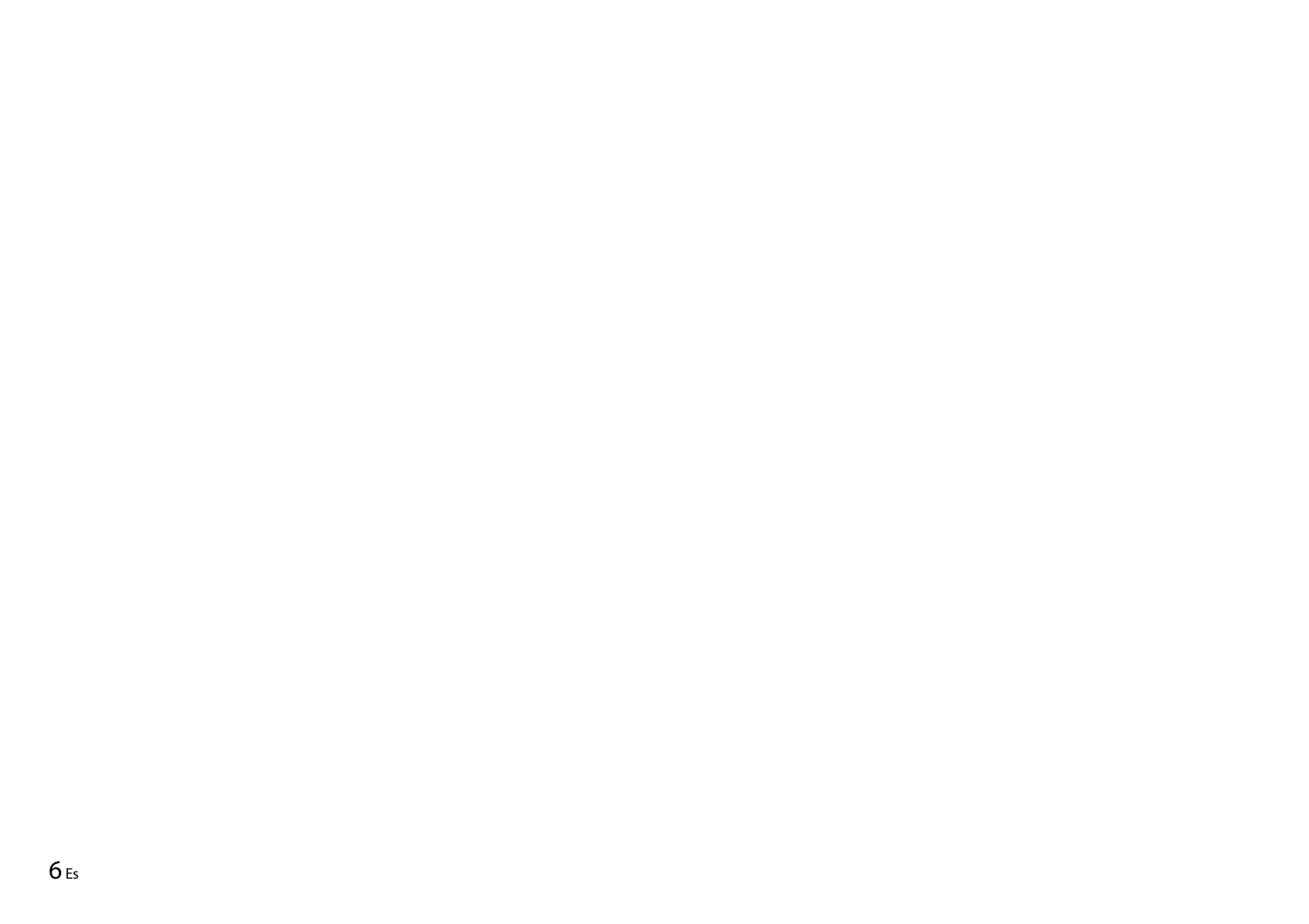Español